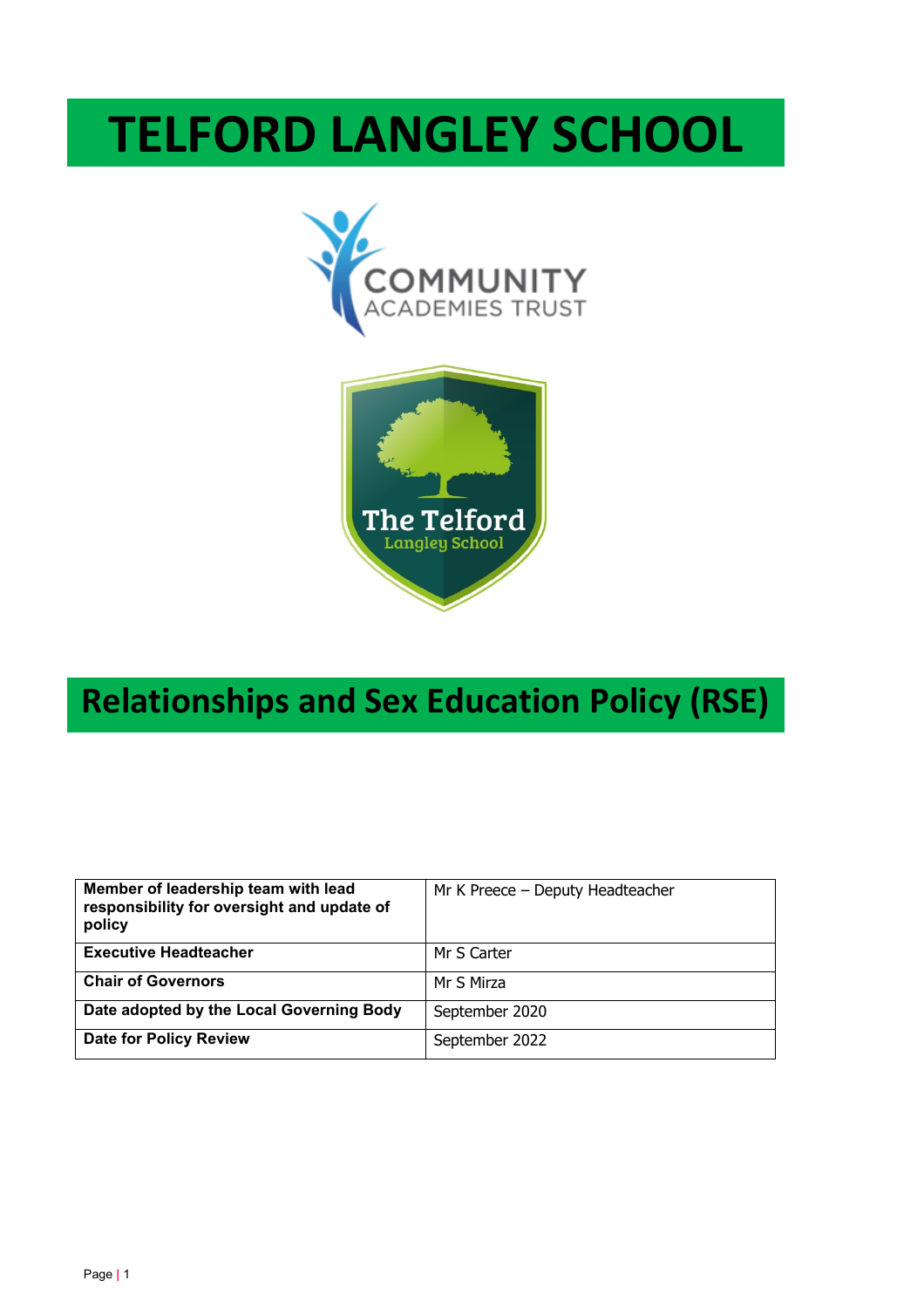# **Contents**

# <span id="page-1-0"></span>**1. Introduction**

We have based our school's Relationship and Sex Education (RSE) policy on the statutory guidance from DfE issued under Section 80A of the Education Act 2002 and section 403 of the Education Act 1996. The Relationships Education, Relationships and Sex Education, and Health Education regulations 2019 are made under sections 34 and 35 of the Children and Social Work Act 2017. This policy has been created to meet the DfE statutory requirements for Relationship and Sex Education for September 2020.

We refer to RSE (Relationship and Sex Education); we place the emphasis upon relationships, supporting pupils understanding and skills in developing positive and healthy relationships.

<span id="page-1-1"></span>Relationship and Sex Education is a lifelong learning process; it is about physical, moral and emotional development. It is about understanding the importance of marriage, stable and loving relationships, respect, love and care. It involves teaching about sex, sexuality and sexual health. It is not about the promotion of sexual identity or sexual activity.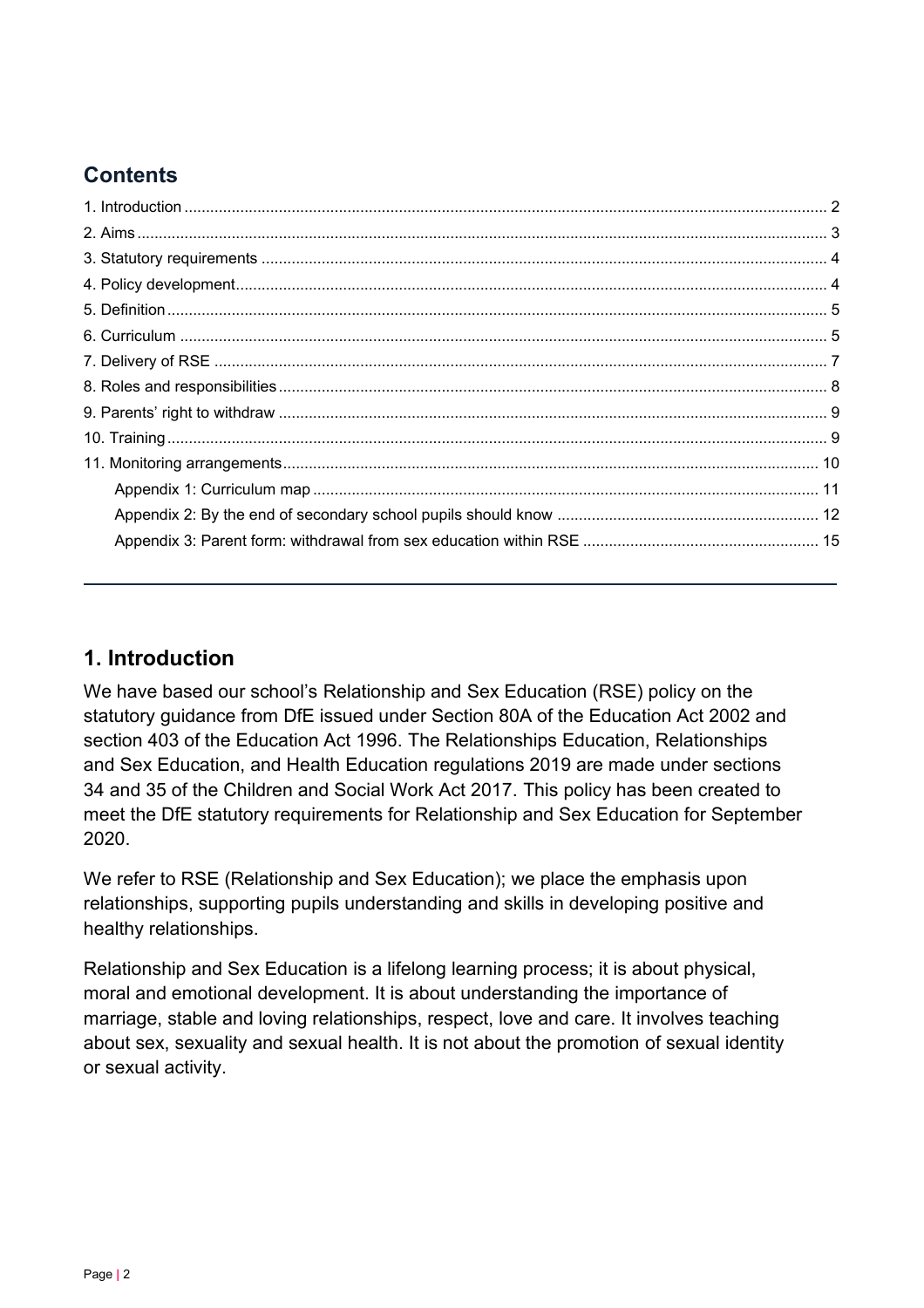# **2. Aims**

RSE in our school is part of the Personal, Social, Health and Economic education curriculum (PSHE.) It is our belief that RSE is the responsibility of all staff and should be an integral part of teaching and learning processes. Education for personal growth and self-esteem, including sex and health education complements and overlaps with the personal, social and emotional development of the child and the general life of the school, relationships with one another, including staff and parents, socialisation, values and attitudes.

The aims of Relationships and Sex Education (RSE) at our school are to:

- Provide a framework in which sensitive discussions can take place
- Prepare pupils for puberty, and give them an understanding of sexual development and the importance of health and hygiene
- Help pupils develop feelings of self-respect, confidence and empathy
- Create a positive culture around issues of sexuality and relationships
- Teach pupils the correct vocabulary to describe themselves and their bodies
- To ensure that RSE in our school is part of the Personal, Social, Health and Economic education curriculum, integrated within the wider school curriculum, and complementing the general ethos and life of the school.
- To provide a planned, age appropriate scheme of work in accordance with the DfE requirements from 2020.

Ofsted 2002 recommendations have informed our policy and practice, in particular 'a caring and developmental RSE programme needs to be more than just biology and the fundamentals of reproduction. Young people want reassurance about their body image, behaviour, feelings and relationships. They also need knowledge and skills appropriate to their level of maturity and developmental needs.'

In planning and presenting our RSE programme we provide an opportunity for pupils to express themselves within a trusted and safe environment. Central to our PSHE programme is the development of pupils' self-esteem. If young people feel positive and good about themselves they are more likely to take care of themselves, think positively of other people and therefore, develop non-exploitative, caring relationships. They are also less likely to be exploited by others.

We want to reassure pupils of their value and self-worth including aspects of dignity, self- respect and self-restraint, help them to have a responsible attitude towards personal relationships including mutual respect and care and to develop sensitivity towards the needs of others, provide knowledge of loving relationships and human reproductive process.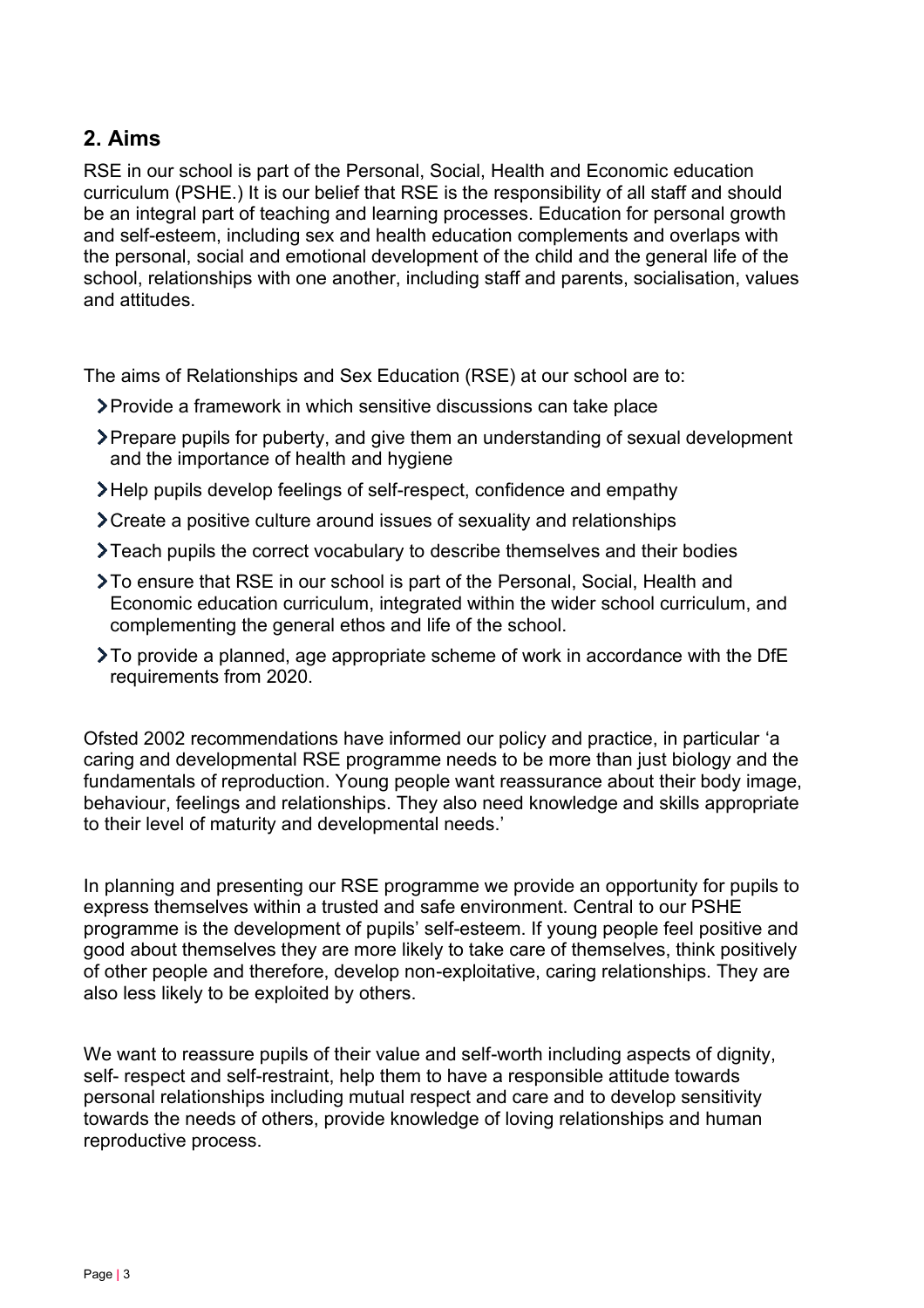We aim to encourage exploration of values and moral issues considering physical and moral risks associated with certain behaviour, educate against discrimination and prejudice and help prepare children to make informed choices about relationships.

#### **Home/School Partnership**

We believe that parents have the primary role in delivering relationship and sex education. We aim to provide a programme as part of our home school partnership, ensuring all pupils receive high quality provision in line with national good practice recommendations, statutory and legal requirements related to Equality and Safeguarding.

It is hoped that the school curriculum and the ethos of the school complements and enhances home teaching and values, giving due regard to the value of family life, loving and stable relationships.

Young people are exposed to information and messages from T.V, Internet, film, music videos, books and magazines. They are influenced by family and friends and significant adults. Part of our role is to ensure that pupils can understand and interpret the information they receive.

We provide parents with opportunities to discuss the school's policy and practice. Parents will be informed about the timing of delivery and offered an opportunity to look at resources, discuss the policy and ask questions.

# <span id="page-3-0"></span>**3. Statutory requirements**

As a secondary academy school we must provide RSE to all pupils as per section 34 of the [Children and Social work act 2017.](http://www.legislation.gov.uk/ukpga/2017/16/section/34/enacted)

In teaching RSE, we are required by our funding agreements to have regard to [guidance](https://www.gov.uk/government/consultations/relationships-and-sex-education-and-health-education) issued by the secretary of state as outlined in section 403 of the [Education](http://www.legislation.gov.uk/ukpga/1996/56/contents)  [Act 1996.](http://www.legislation.gov.uk/ukpga/1996/56/contents)

At Telford Langley School we teach RSE as set out in this policy.

# <span id="page-3-1"></span>**4. Policy development**

This policy has been developed in consultation with staff and parents. The consultation and policy development process involved the following steps:

- 1. Review a member of staff or working group pulled together all relevant information including relevant national and local guidance
- 2. Staff consultation all school staff were given the opportunity to look at the policy and make recommendations
- 3. Parent/stakeholder consultation parents and any interested parties were invited to attend a meeting about the policy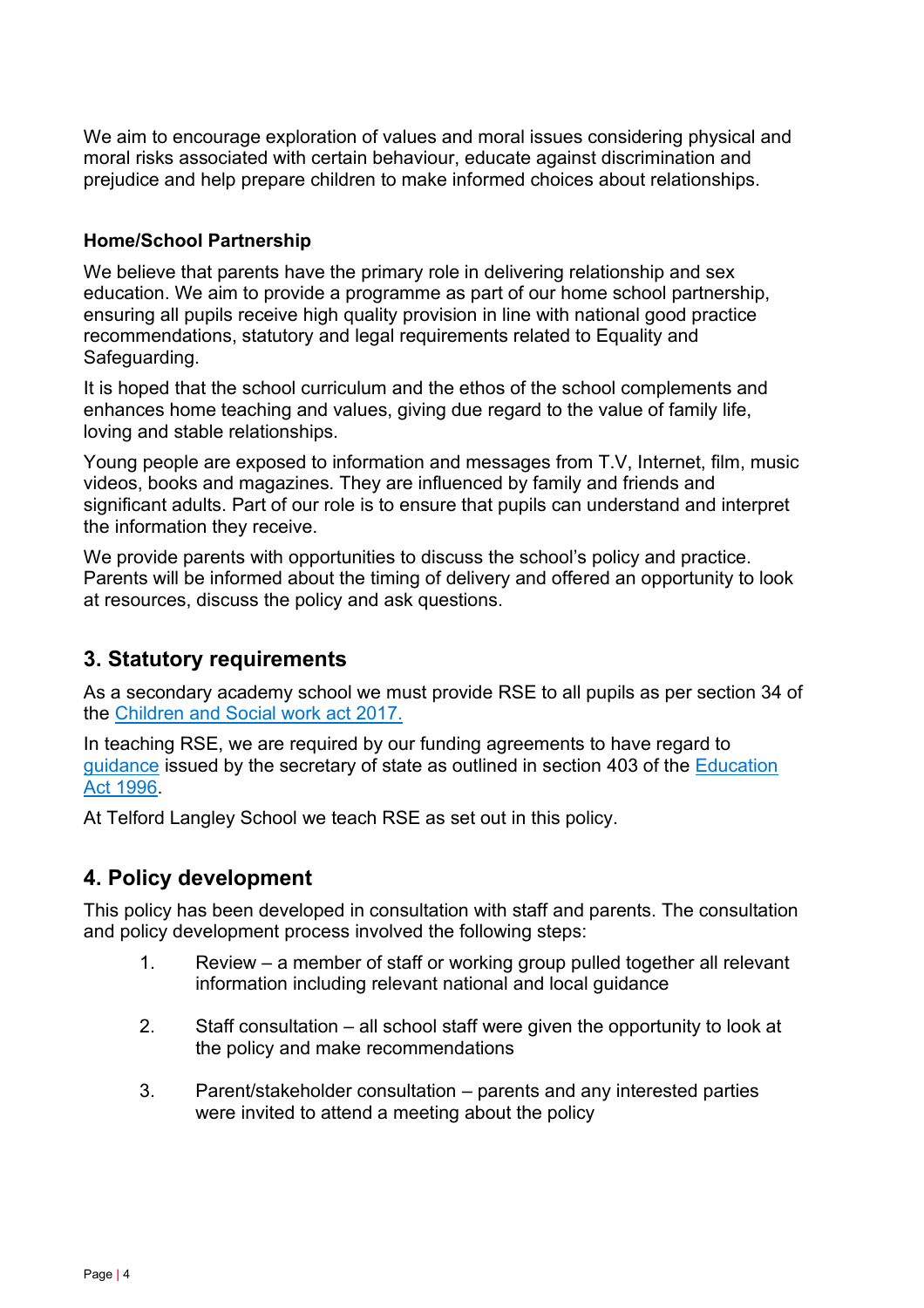4. Ratification – once amendments were made, the policy was shared with governors and ratified

## <span id="page-4-0"></span>**5. Definition**

RSE is about the emotional, social and cultural development of pupils, and involves learning about relationships, sexual health, sexuality, healthy lifestyles, diversity and personal identity.

RSE involves a combination of sharing information, and exploring issues and values.

RSE is not about the promotion of sexual activity.

# <span id="page-4-1"></span>**6. Curriculum**

Under the Education Act 2002/Academies Act 2010 all schools must provide a balanced and broadly-based curriculum which: promotes the spiritual, moral, cultural, mental and physical development of pupils at the school and of society, and prepares pupils at the school for the opportunities, responsibilities and experiences of later life.

It is our belief that RSE is the responsibility of all staff and is integral to teaching a board and balanced curriculum, educating the whole child and is the taught component of 'Keeping Children Safe in Education'.

We believe that pupils should have access to the learning they need to stay safe, healthy and understand their rights as individuals. We provided clear, impartial scientific information on matters such as the changes of puberty, contraception, abortion and assisted conception, as well as covering the law in relation to, for example, forced-marriage, female genital mutilation (FGM), consent and use of social media etc.

The use of offensive and sexualised language (swear and slang terms, including homophobic language) and behaviour will be addressed with pupils and as appropriate, parents/carers will be involved in accordance with our behaviour management policy

We recognise that questions, issues and situations related to relationships, identity, risk, values and morals arise all the time as part of every day school life and in a variety of lessons.

Pupils are encouraged to ask questions and seek advice and support from reliable and confidential sources of support, including parents, family members and the school pastoral team. The pastoral team can help identify and access external services to support pupils

Pupils' questions will be responded to by staff (teaching and non-teaching staff) as they arise in a straightforward manner. Information will be provided, using correct terminology for body parts and functions, appropriate to the age and maturity of the pupil.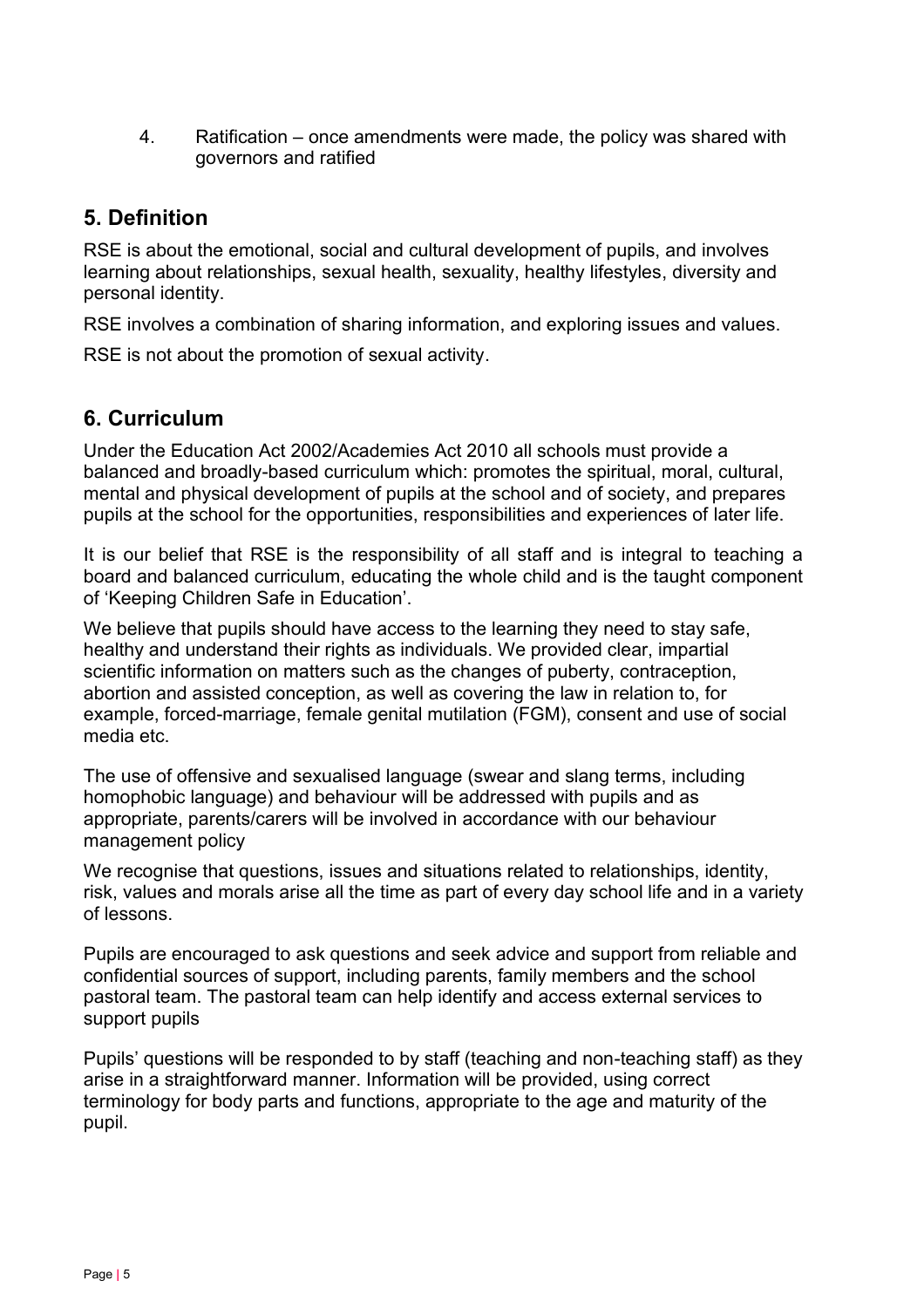This policy is cross-referenced and consistent with other policies such as Child Protection and Safeguarding, Behaviour, Equal Opportunities and Online safety.

#### **Equal Opportunities**

We value equality of opportunity highly. The RSE curriculum offers children the opportunity to discuss attitudes and values relating to equality issues and the protected characteristics of age, sex, race, disability, religion or belief, gender reassignment, pregnancy or maternity, marriage or civil partnership or sexual orientation.

 As part of our whole school approach our RSE programme fosters gender and LGBT+ equality, challenging all forms of discrimination and bullying. We are respectful of how pupils choose to identify themselves, understanding that their sexual orientation and gender identity may be emerging and fluid.

#### **Safeguarding**

Teachers are aware that effective RSE, which brings an understanding of what is, and what is not appropriate in a relationship, can lead to a disclosure of a child protection issue.

Safeguarding procedures as specified by Keeping Children Safe in Education are followed. All referrals, whatever their origin will be taken seriously and considered with an open mind, which does not pre-judge the situation. The procedures adopted for handling cases of neglect, physical, emotional, sexual abuse and failure to thrive involving children and young persons, are based on the principle that the interests and welfare of the child or young person are of paramount importance.

Confidentiality must not prevent action if the child is 'at risk'. Teachers will listen to anything a child tells them in confidence. However, if a teacher feels that a child is at risk then the appropriate people will be contacted in accordance with the Child Protection Procedures, a copy of which is available for parents in school.

#### **Moral and Values Framework**

The Relationship and Sex Education Policy is sensitive towards the established morals and values framework of all the major world religions and philosophies.

#### **The social, ethnic and religious mix of the School**

We aim to fulfil the educational needs of the children who are represented in the local community. The children come from a varied cross section of the local community and represent different social, ethnic and religious values, beliefs and customs.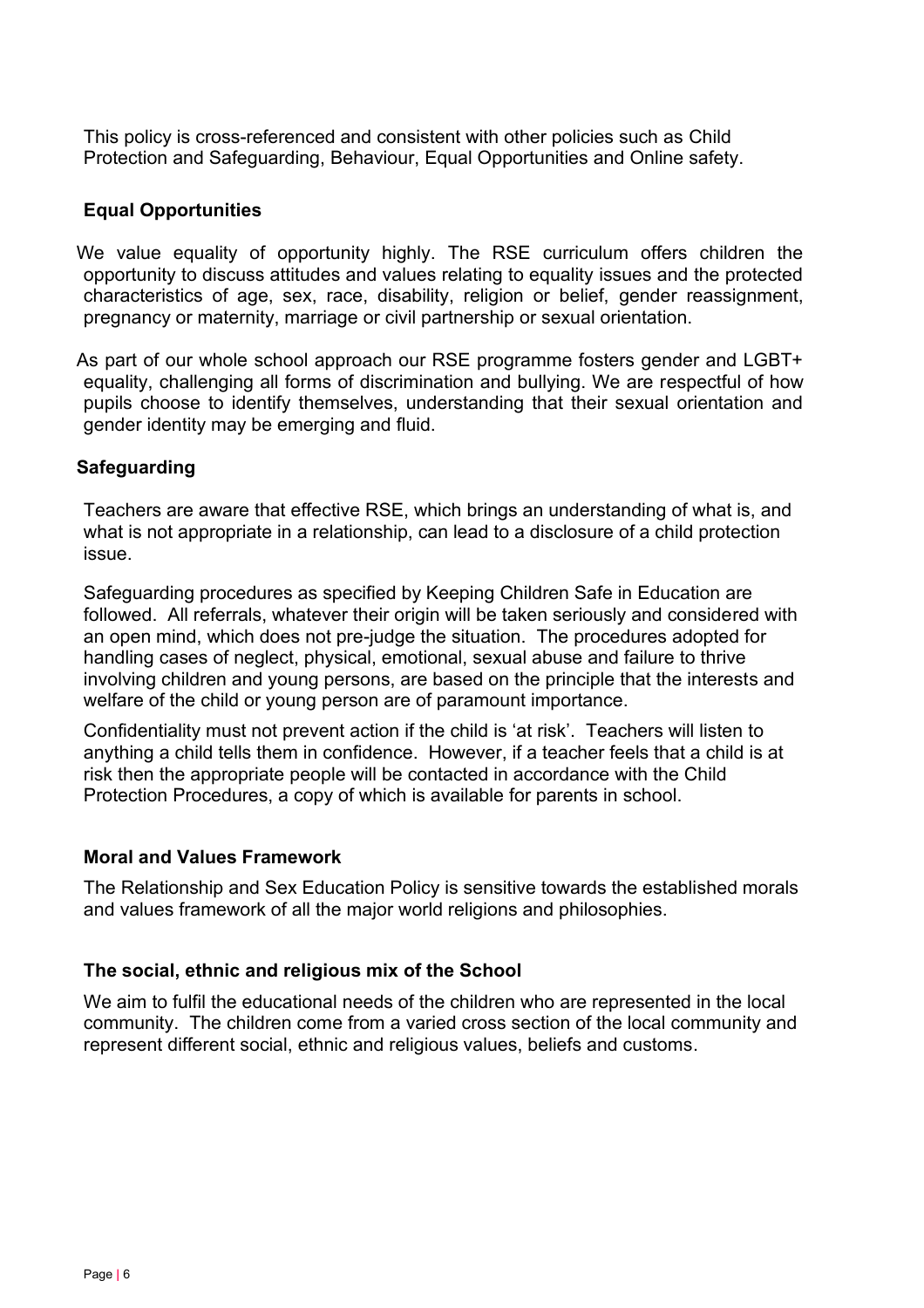#### **SEND**

It is recognised that SEND pupils may require additional support on the RSE curriculum and can be at increased risk of exploitation. Individual support or targeted programmes may be considered. Parents and pupils will be involved and consulted.

Our curriculum is set out as per Appendix 1 but we may need to adapt it as and when necessary.

We have developed the curriculum in consultation with parents, pupils and staff, taking into account the age, needs and feelings of pupils. If pupils ask questions outside the scope of this policy, teachers will respond in an appropriate manner so they are fully informed and don't seek answers online.

For more information about our curriculum, see our curriculum map in Appendix 1.

# <span id="page-6-0"></span>**7. Delivery of RSE**

The main delivery of RSE is taught in a one-hour lesson every two weeks and is part of the Personal, Social, Health and Economic (PSHE) education curriculum. These are timetable lessons delivered by members of staff who know the pupils. All RSE lessons will be differentiated to ensure we cater for the needs of all students, including those with special educational needs. Biological aspects of RSE are taught within the Science curriculum, and other aspects are included in Religious Education (RE). There are also cross-curricular links with ICT, PE and Technology.

Teaching assistants and members of the pastoral team support help with delivery and provide additional support for pupils as required. From time to time the programme is enhanced and supported by outside speakers and agencies.

Our head of PSHE meets with the team on a regular basis to support team learning. We recognise that staff require support and training and an opportunity to become familiar and confident with the programme we are therefore developing/considering the use of a specialist team of staff. Guidance is provided on responding to pupils' questions in and out of the classroom, differentiation on developmental or cognitive basis and the use of single sex and /or small group work. Interactive and distancing techniques are used in conjunction with establishing ground rules.

#### **Content**

We are committed to ensuring our programme is age appropriate. We are aware that the issues and concerns facing pupils change and our programme needs to be flexible and responsive. We take advice and are updated on a regular basis by Telford Public Health on local contextual safeguarding issues, national trends and data. We follow good practice recommendations and use additional resources from reliable and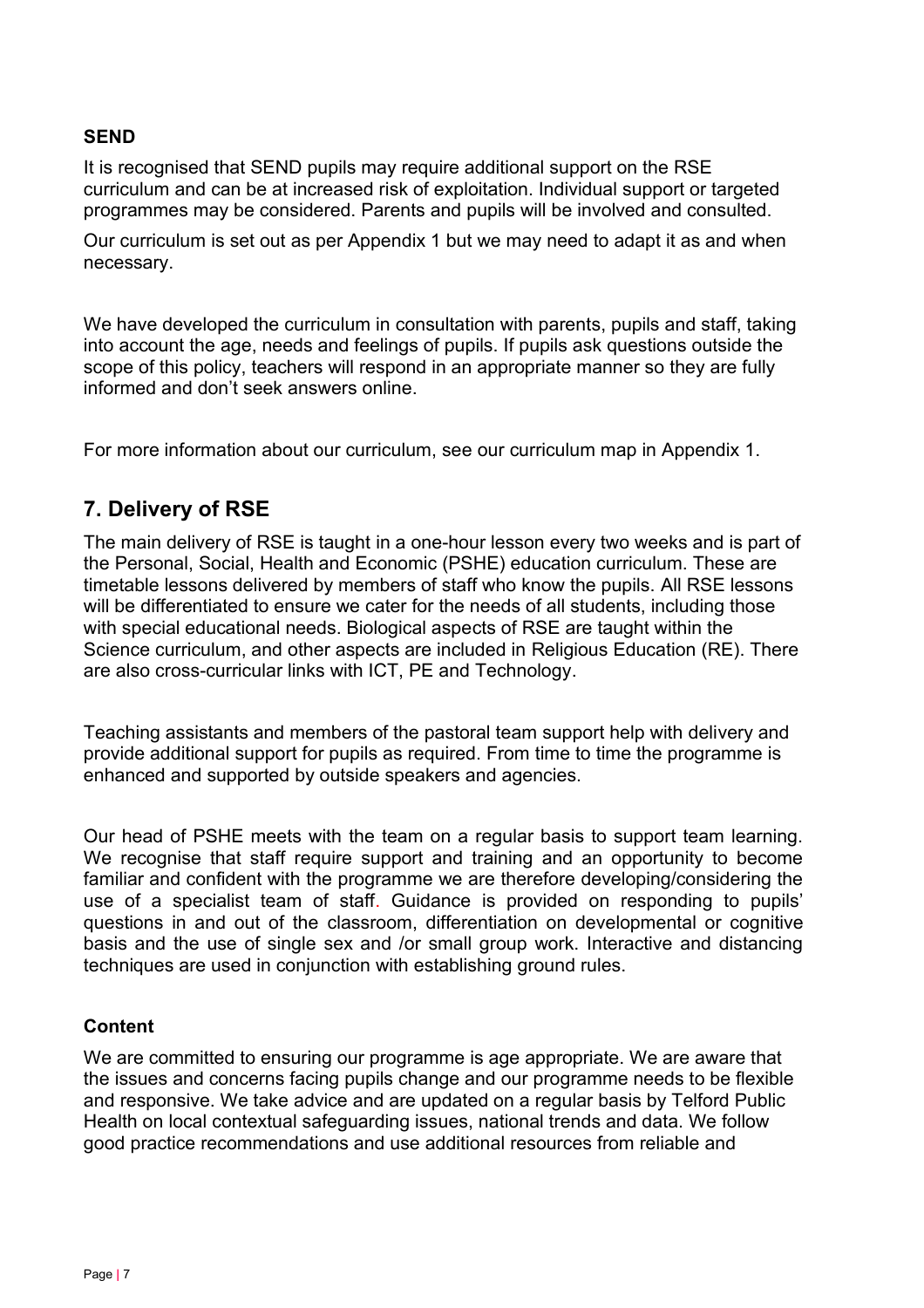authoritative experts such as the PSHE Association, the Sex Education Forum, Pubic Health England and CEOP.

In key stage 3 pupils learn how good relationships can promote mental wellbeing, how to mange their feelings positively and how to manage changing relationships. They learn the law relating to sexual behaviour, online behaviour and how to develop skills of assertiveness and decision-making in the context of peer influence and stereotyping. They consider the key factors of healthy relationships as well as abusive, coercive and exploitative behaviour.

In key stage 4 pupils learn to recognise the influences and pressures around sexual behaviour and relationships. They learn the law and facts related to sexually transmitted infections, contraception, consent and alcohol and drug use. They consider pregnancy choices, and the rights and responsibilities involved in parenting.

RSE focuses on giving young people the information they need to help them develop healthy, nurturing relationships of all kinds including:

- **>Families**
- Respectful relationships, including friendships
- > Online and media
- **>Being safe**
- Intimate and sexual relationships, including sexual health

For more information about our RSE curriculum, see Appendices 1 and 2.

These areas of learning are taught within the context of family life taking care to ensure that there is no stigmatisation of children based on their home circumstances (families can include single parent families, LGBT parents, families headed by grandparents, adoptive parents, foster parents/carers amongst other structures) along with reflecting sensitively that some children may have a different structure of support around them (for example: looked after children or young carers).

#### <span id="page-7-0"></span>**8. Roles and responsibilities**

#### **8.1 The governing board**

The governing board will hold the headteacher to account for the implementation of this policy.

#### **8.2 The headteacher**

The headteacher is responsible for ensuring that RSE is taught consistently across the school, and for managing requests to withdraw pupils from non-statutory components of RSE (see section 8).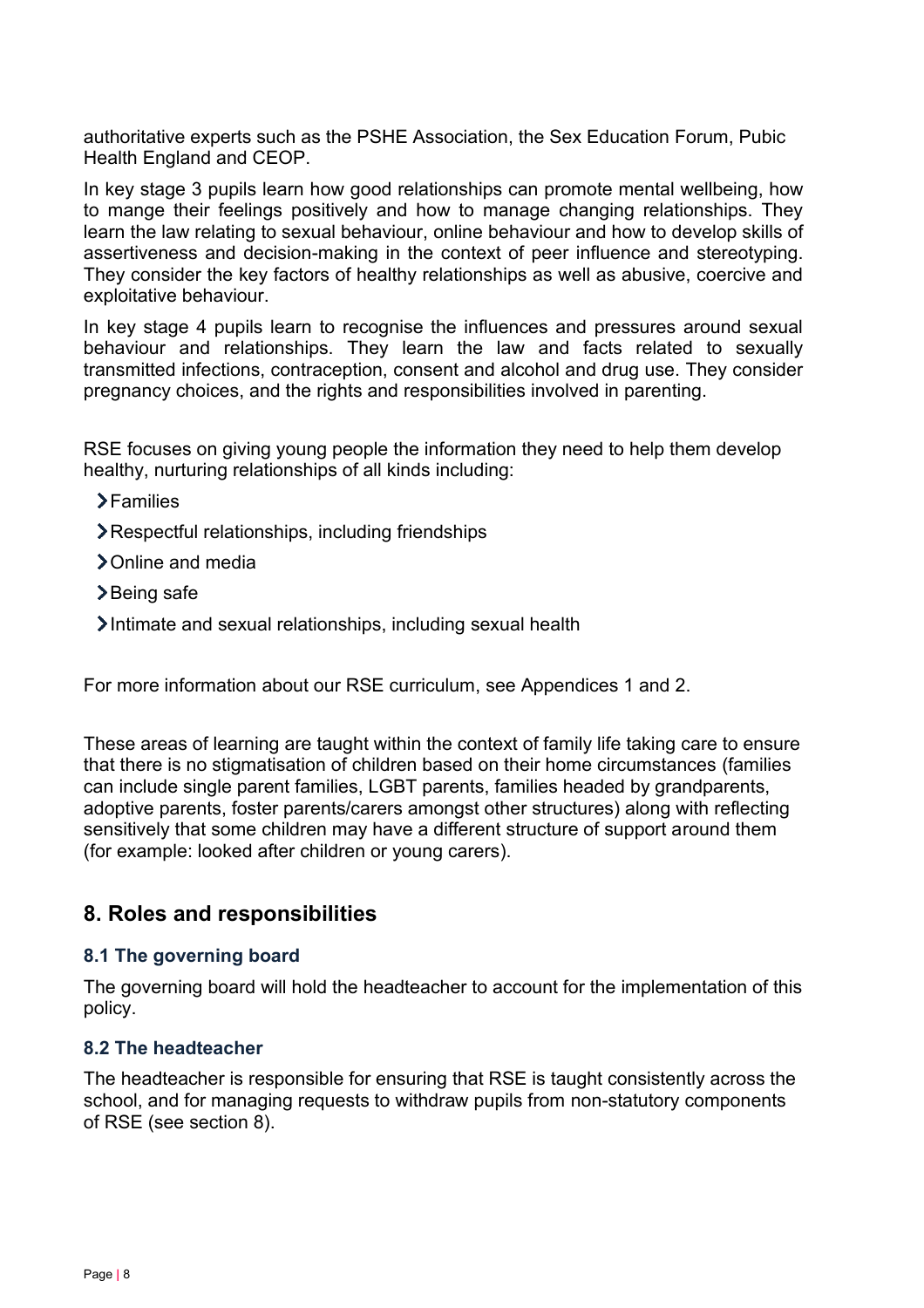#### **8.3 Staff**

Staff are responsible for:

- Delivering RSE in a sensitive way
- Modelling positive attitudes to RSE
- Monitoring progress
- Responding to the needs of individual pupils
- Responding appropriately to pupils whose parents wish them to be withdrawn from the non-statutory components of RSE

Staff do not have the right to opt out of teaching RSE. Staff who have concerns about teaching RSE are encouraged to discuss this with the headteacher.

You must include names/roles of those responsible for teaching RSE in your school.

#### **8.4 Pupils**

Pupils are expected to engage fully in RSE and, when discussing issues related to RSE, treat others with respect and sensitivity.

## <span id="page-8-0"></span>**9. Parents' right to withdraw**

Parents have the right to withdraw their children from the non-statutory components of sex education within RSE up to and until 3 terms before the child turns 16. After this point, if the child wishes to receive sex education rather than being withdrawn, the school will arrange this.

Requests for withdrawal should be put in writing using the form found in Appendix 3 of this policy and addressed to the headteacher.

A copy of withdrawal requests will be placed in the pupil's educational record. The headteacher will discuss the request with parents and take appropriate action.

Alternative work will be given to pupils who are withdrawn from sex education.

# <span id="page-8-1"></span>**10. Training**

Staff are trained on the delivery of RSE as part of their induction and it is included in our continuing professional development calendar.

<span id="page-8-2"></span>The headteacher will also invite visitors from outside the school, such as school nurses or sexual health professionals, to provide support and training to staff teaching RSE.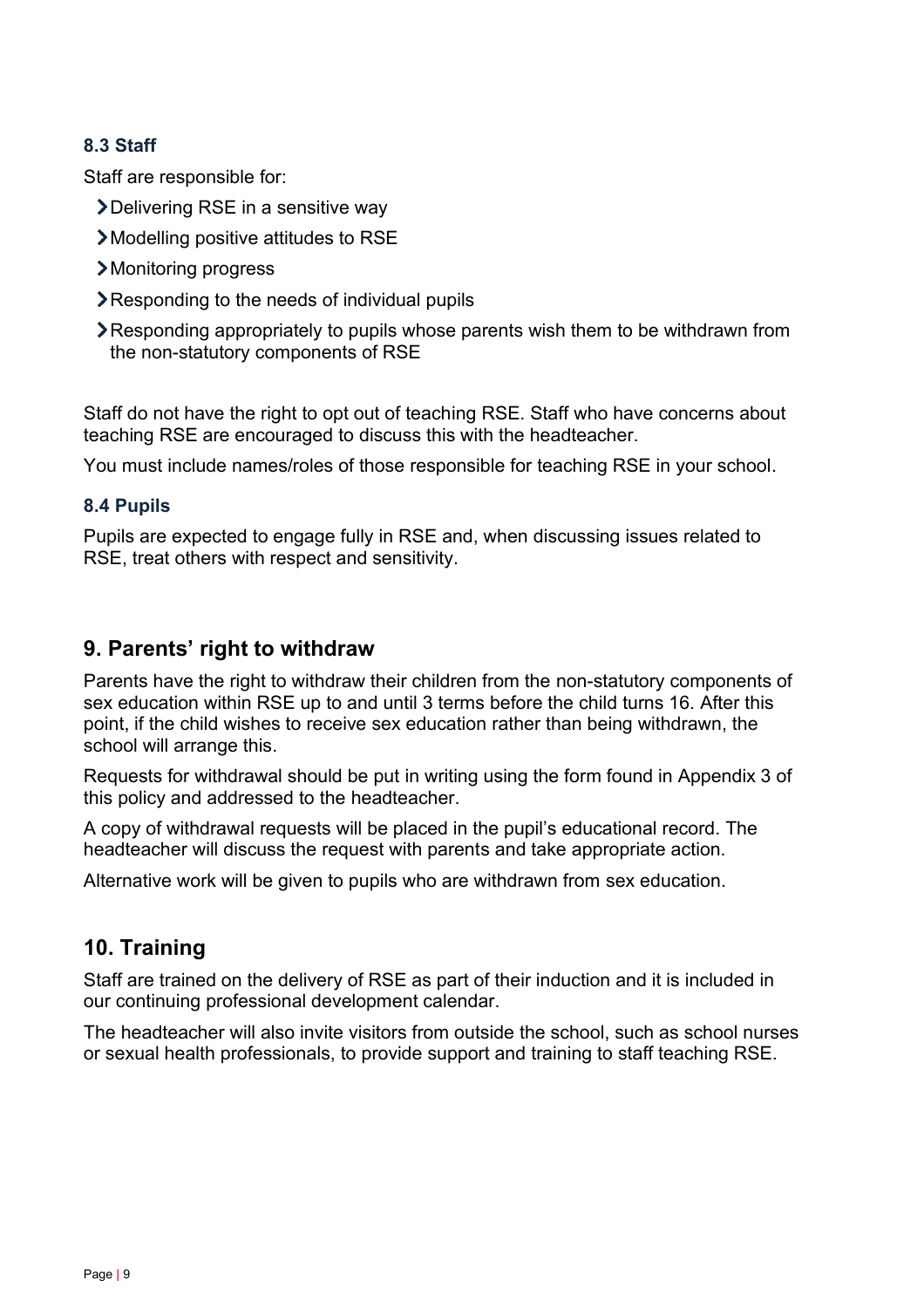# **11. Monitoring arrangements**

The delivery of RSE is monitored by Mr K Preece through:

Planning scrutiny

Curriculum Deep Dive

Pupils' development in RSE is monitored by class teachers as part of our internal assessment systems.

This policy will be reviewed by Mr K Preece, bi -annually. At every review, the policy will be approved by the governing board/the headteacher.

#### **Complaints' procedure**

Any parents with concerns about this policy should discuss this directly with the head teacher. In the unlikely event that the concern cannot be dealt with, the Governors can be contacted via the complaints procedure.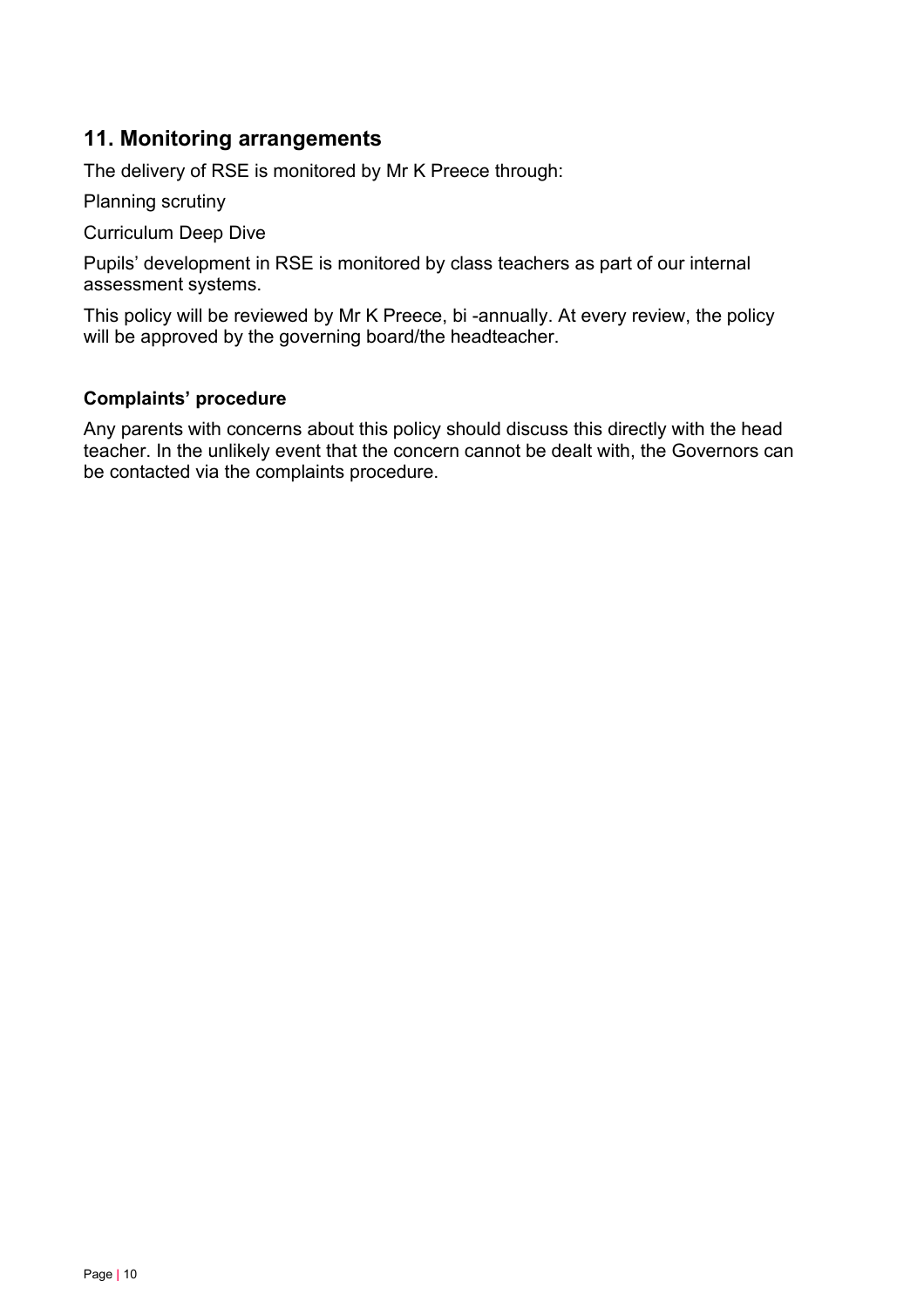# **SECONDARY Relationship and Sex Educucation: LONG-TERM OVERVIEW — THEMATIC MODEL (Includes other aspects from PSHE curriculum: health and wellbeing and living in the wider world)**

<span id="page-10-0"></span>

|                    | Autumn 1                                                                                                                                                 | Autumn <sub>2</sub>                                                                                                                                                           | Spring 1                                                                                                                       | <b>Spring 2</b>                                                                                                                        | Summer 1                                                                                                                                            | Summer 2                                                                                       |
|--------------------|----------------------------------------------------------------------------------------------------------------------------------------------------------|-------------------------------------------------------------------------------------------------------------------------------------------------------------------------------|--------------------------------------------------------------------------------------------------------------------------------|----------------------------------------------------------------------------------------------------------------------------------------|-----------------------------------------------------------------------------------------------------------------------------------------------------|------------------------------------------------------------------------------------------------|
| Year <sup>-</sup>  | <b>Building relationships</b><br>Self-worth, romance and<br>friendships (including online)<br>and relationship boundaries                                | <b>Diversity</b><br>Diversity, prejudice,<br>discrimination and bullying                                                                                                      | <b>Diversity</b><br>British citizen, online<br>radicalisation                                                                  | <b>Drugs and alcohol</b><br>Energy drinks, alcohol and drug<br>misuse and pressures relating to<br>drug use                            | <b>Emotional wellbeing</b><br>Mental health and emotional<br>wellbeing                                                                              | <b>Emotional wellbeing</b><br>Mindfulness positive<br>mental health personal<br>safety and FGM |
| Year 8             | <b>Relationships and safe sex</b><br>Consent, contraception, STI's                                                                                       | <b>Intimate relationships</b><br>Teenage pregnancy, the dangers<br>of pornography, sexting and the<br>dangers of sharing images,<br>online groomers                           | <b>Emotional wellbeing</b><br>Mental health and<br>emotional wellbeing,<br>including male body image,<br>domestic conflict     | <b>Addressing extremism and</b><br>radicalisation<br>British values, tolerance,<br>communities, belonging and<br>challenging extremism | <b>Discrimination</b><br>Islamophobia,<br>preventing extremism,<br>prejudice and<br>discrimination; religion                                        | <b>Discrimination</b><br>Stereotypes and prejudice;<br>disability, homophobia                  |
| ∣െ<br>Year         | <b>Healthy relationships with</b><br>ourselves and others<br>Eating disorders, female body<br>image, child sexual<br>exploitation (CSE)                  | <b>Healthy relationships with</b><br>ourselves and others<br>Abusive relationships, peer<br>pressure, British community;<br>religion and culture, British<br>values; identity | Healthy relationships in the<br>wider world<br>The LGBTQAI+ community,<br>knife crime, young offenders                         | <b>Mental health</b><br>Anxiety, selfie obsessed, self-<br>harm                                                                        | <b>Prejudice and discrimination</b><br>Acid attacks, prejudice and<br>discrimination, Equality Act<br>2010, Human trafficking and<br>modern slavery | <b>Mental health</b><br>Grief and bereavement, stress of<br>school and exams                   |
| Year 10            | <b>Relationships</b><br>Conflict management, forced<br>and arranged marriage, harassment<br>and stalking                                                 | <b>Relationships</b><br>Revenge porn, role models,<br>same-sex relationships,<br>gender and trans identity                                                                    | <b>Relationships with others</b><br>British values, sexism,<br>parenting                                                       | <b>Exploring influence</b><br>Anti-social behaviour, hate<br>crimes, binge drinking                                                    | <b>Exploring influence</b><br>Crime, gangs and county lines                                                                                         | <b>Mental health</b><br>Suicide, homelessness, social<br>anxiety                               |
| Year <sub>11</sub> | <b>Healthy relationships</b><br>Bullying and body shaming,<br>different types of relationship<br>and sexualities, consent, rape<br>and sexual harassment | <b>Healthy relationships</b><br>Healthy and safe<br>sex, chem sex,<br>relationship break<br>ups, happiness and<br>positivity                                                  | <b>Digital literacy</b><br>Importance of sleep and sleep<br>deprivation, gambling and<br>online gambling, digital<br>footprint | <b>Digital literacy</b><br>Cyber-crime, internet safety, the<br>dark web, personal safety in the<br>wider world                        |                                                                                                                                                     |                                                                                                |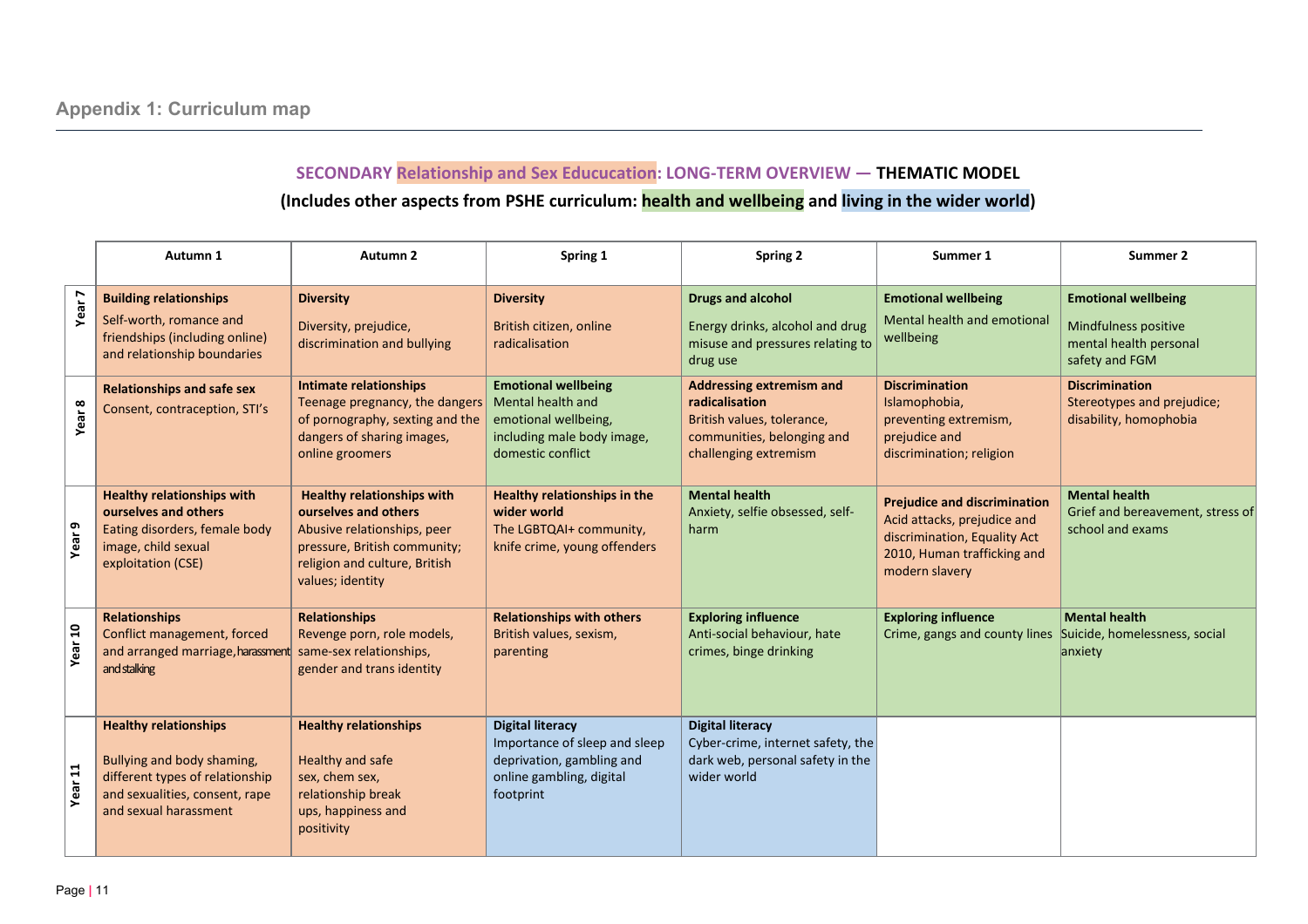|  | Appendix 2: By the end of secondary school pupils should know |  |  |
|--|---------------------------------------------------------------|--|--|
|  |                                                               |  |  |

<span id="page-11-0"></span>

| <b>TOPIC</b>                                             | PUPILS SHOULD KNOW                                                                                                                                                                                                                                                                                                                                                                                                                                                                                                                                                                                                                                                                                                                                                                                                                                                                                                                                                                                                                                                                                                                                                                                                                                                                                                                                                                                                                                                                                                                                                                              |
|----------------------------------------------------------|-------------------------------------------------------------------------------------------------------------------------------------------------------------------------------------------------------------------------------------------------------------------------------------------------------------------------------------------------------------------------------------------------------------------------------------------------------------------------------------------------------------------------------------------------------------------------------------------------------------------------------------------------------------------------------------------------------------------------------------------------------------------------------------------------------------------------------------------------------------------------------------------------------------------------------------------------------------------------------------------------------------------------------------------------------------------------------------------------------------------------------------------------------------------------------------------------------------------------------------------------------------------------------------------------------------------------------------------------------------------------------------------------------------------------------------------------------------------------------------------------------------------------------------------------------------------------------------------------|
| <b>Families</b>                                          | That there are different types of committed, stable relationships<br>$\bullet$<br>How these relationships might contribute to human happiness and their importance for bringing up children<br>$\bullet$<br>What marriage is, including their legal status e.g. that marriage carries legal rights and protections not available to<br>couples who are cohabiting or who have married, for example, in an unregistered religious ceremony<br>Why marriage is an important relationship choice for many couples and why it must be freely entered into<br>$\bullet$<br>The characteristics and legal status of other types of long-term relationships<br>$\bullet$<br>The roles and responsibilities of parents with respect to raising of children, including the characteristics of successful<br>parenting<br>How to: determine whether other children, adults or sources of information are trustworthy: judge when a family, friend,<br>intimate or other relationship is unsafe (and to recognise this in others' relationships); and, how to seek help or advice,<br>including reporting concerns about others, if needed                                                                                                                                                                                                                                                                                                                                                                                                                                                                 |
| Respectful<br>relationships,<br>including<br>friendships | The characteristics of positive and healthy friendships (in all contexts, including online) including: trust, respect, honesty,<br>kindness, generosity, boundaries, privacy, consent and the management of conflict, reconciliation and ending relationships.<br>This includes different (non-sexual) types of relationship<br>Practical steps they can take in a range of different contexts to improve or support respectful relationships<br>$\bullet$<br>How stereotypes, in particular stereotypes based on sex, gender, race, religion, sexual orientation or disability, can<br>$\bullet$<br>cause damage (e.g. how they might normalise non-consensual behaviour or encourage prejudice)<br>That in school and in wider society they can expect to be treated with respect by others, and that in turn they should<br>show due respect to others, including people in positions of authority and due tolerance of other people's beliefs<br>About different types of bullying (including cyberbullying), the impact of bullying, responsibilities of bystanders to report<br>bullying and how and where to get help<br>That some types of behaviour within relationships are criminal, including violent behaviour and coercive control<br>$\bullet$<br>What constitutes sexual harassment and sexual violence and why these are always unacceptable<br>$\bullet$<br>The legal rights and responsibilities regarding equality (particularly with reference to the protected characteristics as<br>$\bullet$<br>defined in the Equality Act 2010) and that everyone is unique and equal |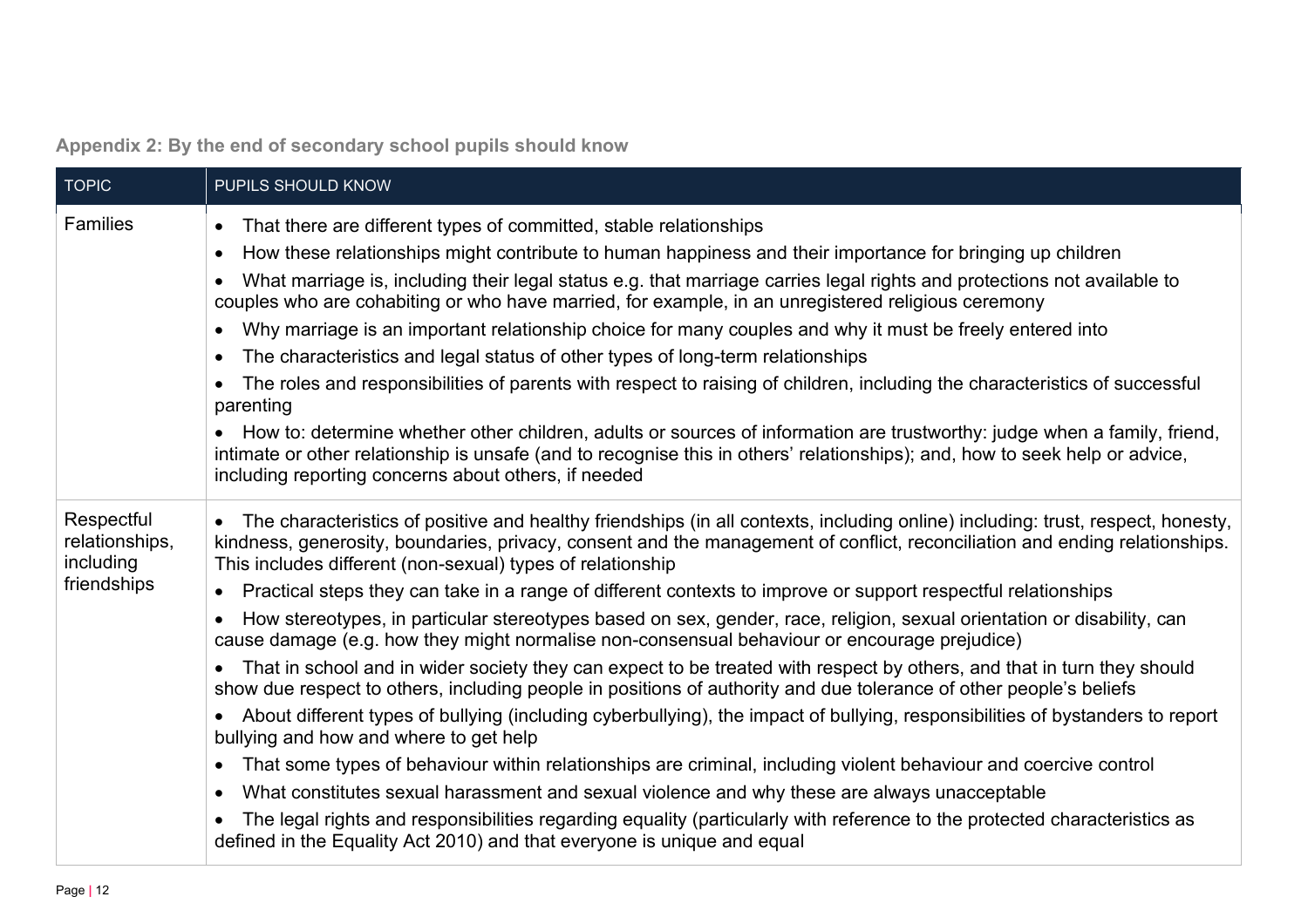| <b>TOPIC</b>        | PUPILS SHOULD KNOW                                                                                                                                                                                                                                       |
|---------------------|----------------------------------------------------------------------------------------------------------------------------------------------------------------------------------------------------------------------------------------------------------|
| Online and<br>media | Their rights, responsibilities and opportunities online, including that the same expectations of behaviour apply in all<br>contexts, including online                                                                                                    |
|                     | About online risks, including that any material someone provides to another has the potential to be shared online and<br>the difficulty of removing potentially compromising material placed online                                                      |
|                     | Not to provide material to others that they would not want shared further and not to share personal material which is<br>sent to them                                                                                                                    |
|                     | What to do and where to get support to report material or manage issues online                                                                                                                                                                           |
|                     | The impact of viewing harmful content                                                                                                                                                                                                                    |
|                     | That specifically sexually explicit material e.g. pornography presents a distorted picture of sexual behaviours, can<br>damage the way people see themselves in relation to others and negatively affect how they behave towards sexual<br>partners      |
|                     | That sharing and viewing indecent images of children (including those created by children) is a criminal offence which<br>carries severe penalties including jail                                                                                        |
|                     | How information and data is generated, collected, shared and used online                                                                                                                                                                                 |
| Being safe          | The concepts of, and laws relating to, sexual consent, sexual exploitation, abuse, grooming, coercion, harassment,<br>rape, domestic abuse, forced marriage, honour-based violence and FGM, and how these can affect current and future<br>relationships |
|                     | How people can actively communicate and recognise consent from others, including sexual consent, and how and when<br>consent can be withdrawn (in all contexts, including online)                                                                        |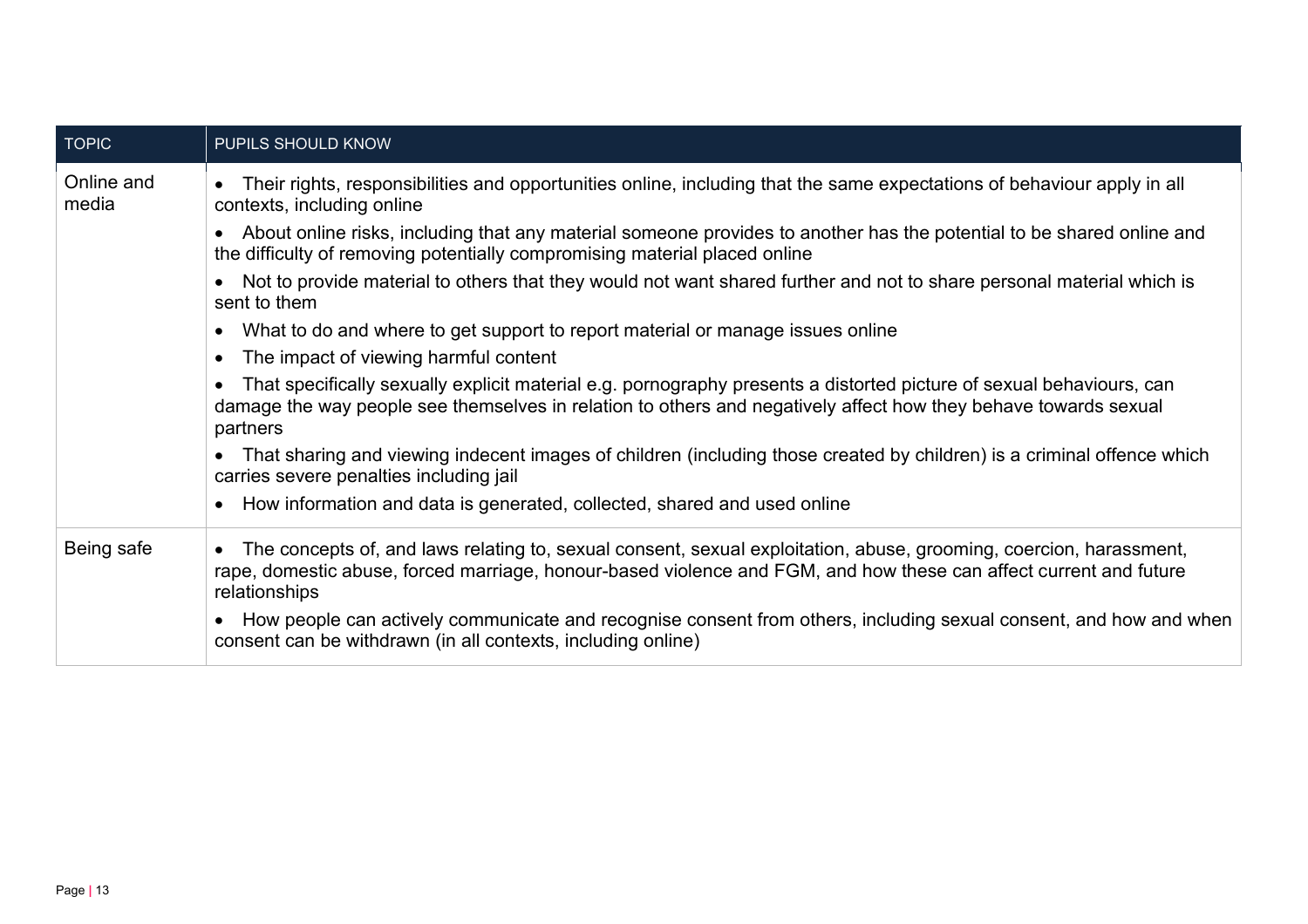| <b>TOPIC</b>                                                 | PUPILS SHOULD KNOW                                                                                                                                                                                                       |
|--------------------------------------------------------------|--------------------------------------------------------------------------------------------------------------------------------------------------------------------------------------------------------------------------|
| Intimate and<br>sexual<br>relationships,<br>including sexual | How to recognise the characteristics and positive aspects of healthy one-to-one intimate relationships, which include<br>mutual respect, consent, loyalty, trust, shared interests and outlook, sex and friendship       |
|                                                              | That all aspects of health can be affected by choices they make in sex and relationships, positively or negatively, e.g.<br>physical, emotional, mental, sexual and reproductive health and wellbeing                    |
| health                                                       | The facts about reproductive health, including fertility and the potential impact of lifestyle on fertility for men and women                                                                                            |
|                                                              | That there are a range of strategies for identifying and managing sexual pressure, including understanding peer<br>pressure, resisting pressure and not pressurising others                                              |
|                                                              | That they have a choice to delay sex or to enjoy intimacy without sex                                                                                                                                                    |
|                                                              | The facts about the full range of contraceptive choices, efficacy and options available                                                                                                                                  |
|                                                              | The facts around pregnancy including miscarriage                                                                                                                                                                         |
|                                                              | That there are choices in relation to pregnancy (with medically and legally accurate, impartial information on all options,<br>including keeping the baby, adoption, abortion and where to get further help)             |
|                                                              | How the different sexually transmitted infections (STIs), including HIV/AIDs, are transmitted, how risk can be reduced<br>through safer sex (including through condom use) and the importance of and facts about testing |
|                                                              | About the prevalence of some STIs, the impact they can have on those who contract them and key facts about<br>treatment                                                                                                  |
|                                                              | How the use of alcohol and drugs can lead to risky sexual behaviour                                                                                                                                                      |
|                                                              | How to get further advice, including how and where to access confidential sexual and reproductive health advice and<br>treatment                                                                                         |